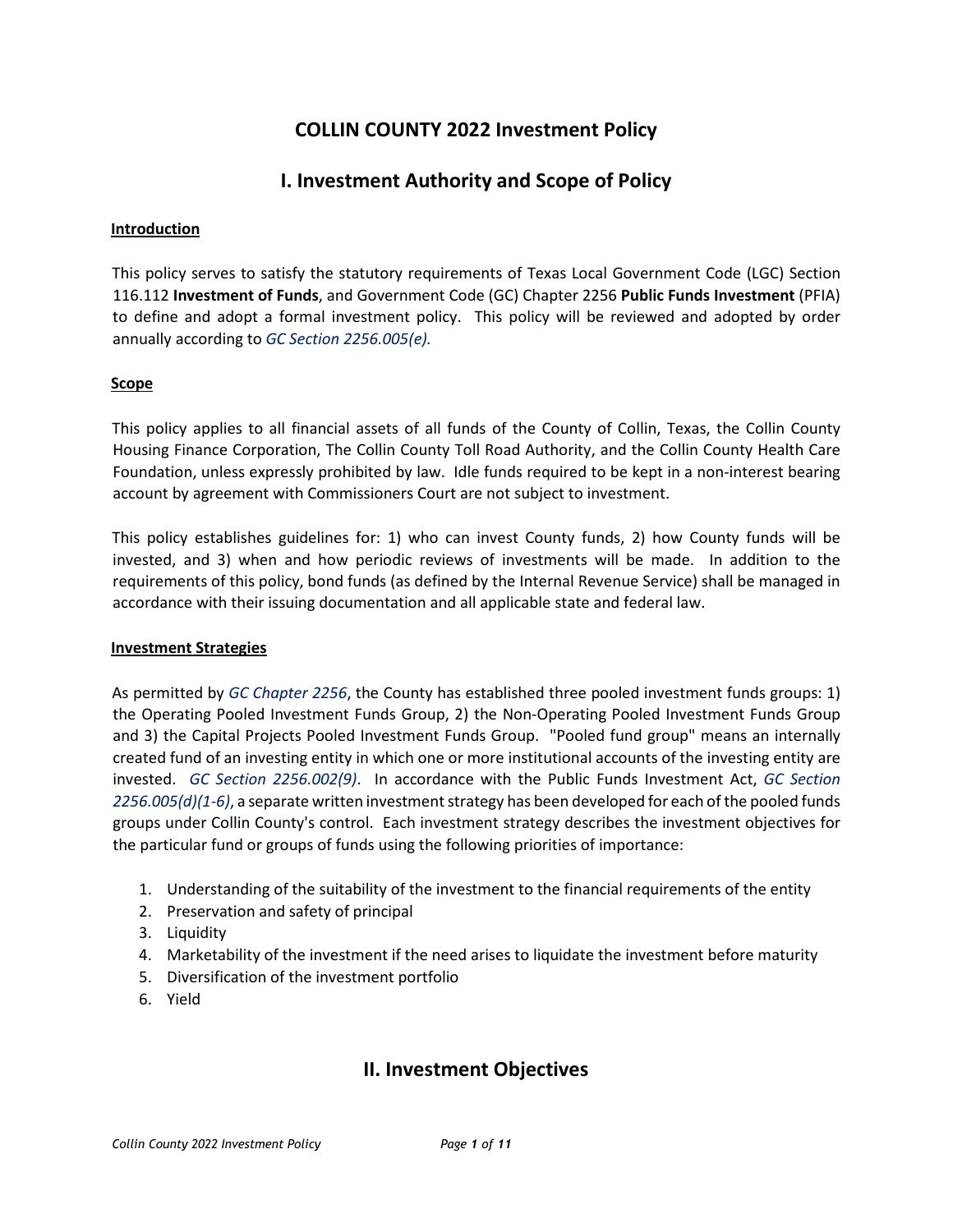#### **General Statement**

Funds of the County will be invested in accordance with federal and state law and this investment policy. The County will invest according to investment strategies for each pooled investment funds group as they are adopted by order of the Commissioners Court in accordance with *GC Section 2256.005(d)(1‐6)*.

#### **Safety of Principal and Maintenance of Adequate Liquidity**

#### *GC Section 2256.005(b)(2)*

Collin County is concerned about the return of its principal. Therefore, safety of principal is the primary objective in any investment transaction.

The County's investment portfolio is structured in conformance with an asset/liability management plan which provides liquidity necessary to pay obligations as they become due.

#### **Diversification**

*GC Section 2256.005(b)(3)* 

It is the policy of Collin County to diversify its portfolio to reduce the risk of loss resulting from over concentration of assets in a specific maturity, a specific issuer, or a specific class of investments. Investments of the County shall always be selected that provide for stability of income and reasonable liquidity.

#### **Yield**

#### *GC Section 2256.005(b)(3)*

In accordance with Government Code and PFIA, it is the County's goal to earn the maximum rate of return allowed on its investments within the policy imposed by safety and liquidity objectives, investment strategies for each pooled funds group, and state and federal law governing investment of public funds.

#### **Maturity**

*GC Section 2256.005(b)(3)* 

Portfolio maturities will be structured primarily to meet the obligations of the County, and subsequently to achieve or obtain the highest return. When the County has funds that exceed current year obligations, maturity restraints will be imposed based upon the investment strategy for the non‐operating investment pooled funds group. The maximum allowable stated maturity of any individual investment owned by the County in the non‐operating pooled investment funds group is five years from settlement date, with the exception of Mortgage Backed Securities (MBS), which shall not have a stated final maturity date of greater than 10 years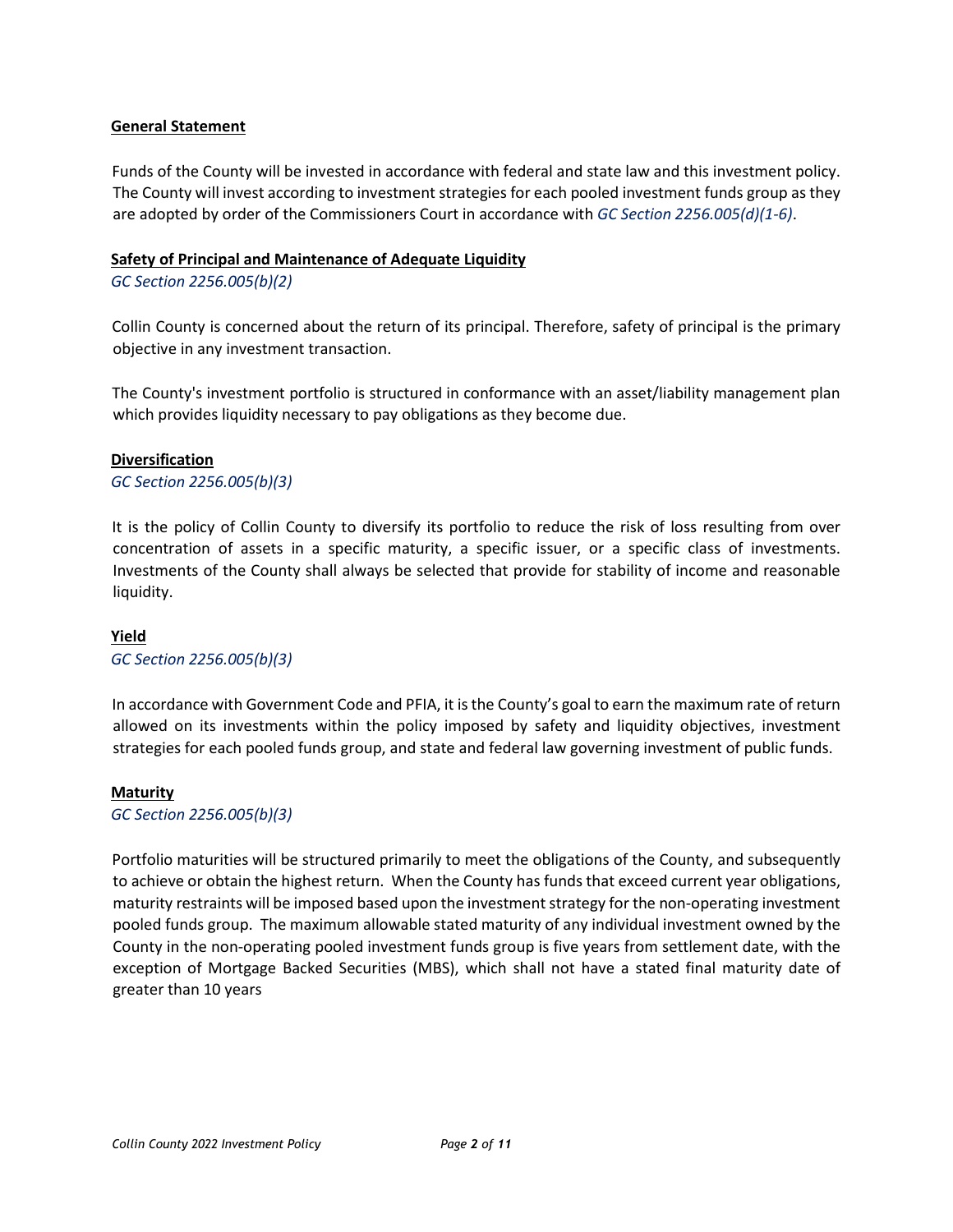### **County Investment Officer's Responsibility and Controls**

In accordance with *GC Section 2256.005(f)*, the Commissioners Court shall designate, by resolution, the County Auditor and Budget Director as investment officers to be jointly responsible for the investment of its funds as defined in this investment policy. Persons designated by the Commissioners Court to be responsible for investments must demonstrate quality and capability of investment management, and shall exercise the judgement and care that a prudent person would exercise in the management of the person's own affairs. The governing body of the County retains ultimate responsibility as fiduciaries of the assets of the County.

To meet the daily operational needs of the County, the County Auditor shall deposit, withdraw or transfer County funds in/out of its investment pool, money market mutual fund, insured cash sweep, or depository institution accounts. Written documentation of these inter‐County account transactions shall be provided to the Commissioners Court, County Auditor, and County Budget Director.

Any County investment purchase that is not required to meet daily operational needs must be approved by two investment officers prior to settlement. An exception may be made when seeking to purchase bond securities in a volatile market, where a quick turnaround time is critical to secure an offer, and/or the quantity of shares is limited.

Unless authorized by law, a person may not deposit, withdraw, transfer, or manage in any other manner the funds of the County.

### **Investment Committee**

The Investment Officers, together with two members of Commissioners Court, shall be members of the Investment Committee. The Investment Committee shall review the investment portfolio's status and performance, advise appropriate portfolio adjustments, monitor compliance with the Investment Policy and Investment Strategy Statement, and perform other investment related duties as necessary.

### **Training Requirements**

The investment officers and members of the Investment Committee shall:

- $\triangleright$  attend at least one investment training session containing at least 10 hours of instruction within 12 months after taking office or assuming duties,
- $\triangleright$  and attend at least one investment training session to receive at least 10 hours of investment training at least once in a two-year period that begins on October  $1<sup>st</sup>$  and consists of the two consecutive years after that date.

All investment training sources must be approved by the Texas Association of Counties‐County Investment Academy. Training must include education in investment controls, security risks, strategy risks, market risks, diversification of investment portfolio, and compliance with the *Section 2256.008(c) of the Texas Government Code*.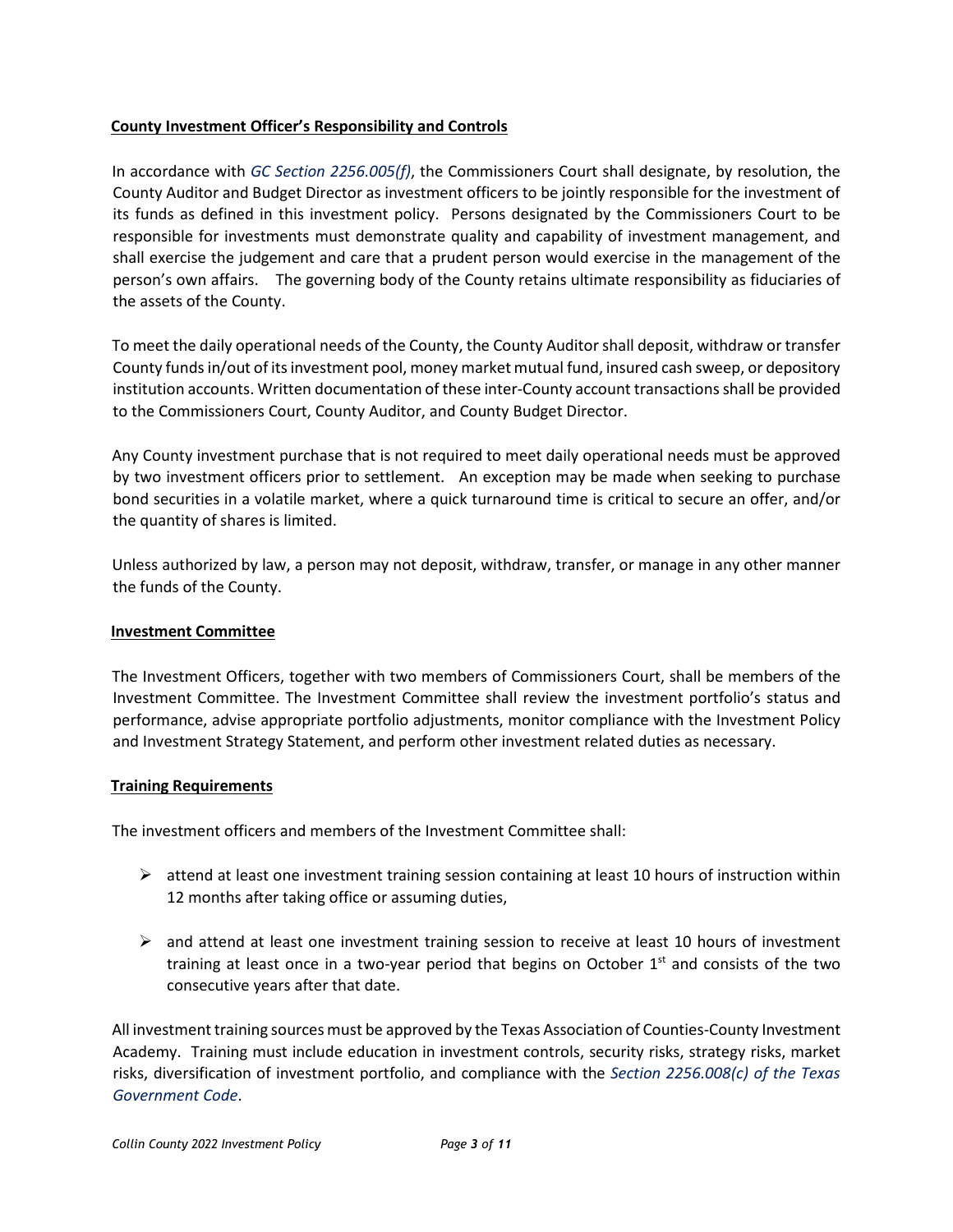Investment training shall be paid out of the Non‐Departmental budget for members of the Investment Committee, and one assistant County Auditor.

### **Investment Officer Disclosure**

If an investment officer has a personal business relationship with an entity, or is related within the second degree by affinity or consanguinity to an individual seeking to sell an investment to the County, the investment officer must file a statement disclosing that personal business interest, or relationship, with the Texas Ethics Commission and the Commissioners Court in accordance with *GC Section 2256.005(i)*.

# **III. Investment Policies**

## **Authorized Investments**

No investment shall be allowable for purchase unless authorized as part of The County Investment Policy adopted by Commissioners Court.

The Collin County Investment Officers shall use any or all of the following authorized investment instruments consistent with governing law under *GC Section 2256.009(a)* and the County's investment objectives:

- 1. Obligations, including letters of credit, of the United States or its agencies and instrumentalities;
- 2. Direct obligations of this state or its agencies and instrumentalities;
- 3. Collateralized mortgage obligations directly issued by a federal agency or instrumentality of the United States, the underlying security for which is guaranteed by an agency or instrumentality of the United States;
- 4. Other obligations, the principal and interest of which are unconditionally guaranteed or insured by, or backed by the full faith and credit of this state or the United States or their respective agencies and instrumentalities, including obligations that are fully guaranteed or insured by the Federal Deposit Insurance Corporation or by the explicit full faith and credit of the United States;
- 5. Obligations of states, agencies, counties, cities, and other political subdivisions of any state rated as to investment quality by a nationally recognized investment rating firm not less than A or its equivalent;
- 6. Certificates of deposit issued by a state or national bank, a savings and loan association domiciled in this state, or a state or federal credit union domiciled in this state and is:
	- a. Guaranteed or insured by the Federal Deposit Insurance Corporation or its successor or the National Credit Union Share Insurance Fund or its successor;
	- b. Secured by obligations that are described by *Section 2256.009(a)*, including mortgage backed securities directly issued by a federal agency or instrumentality that have a market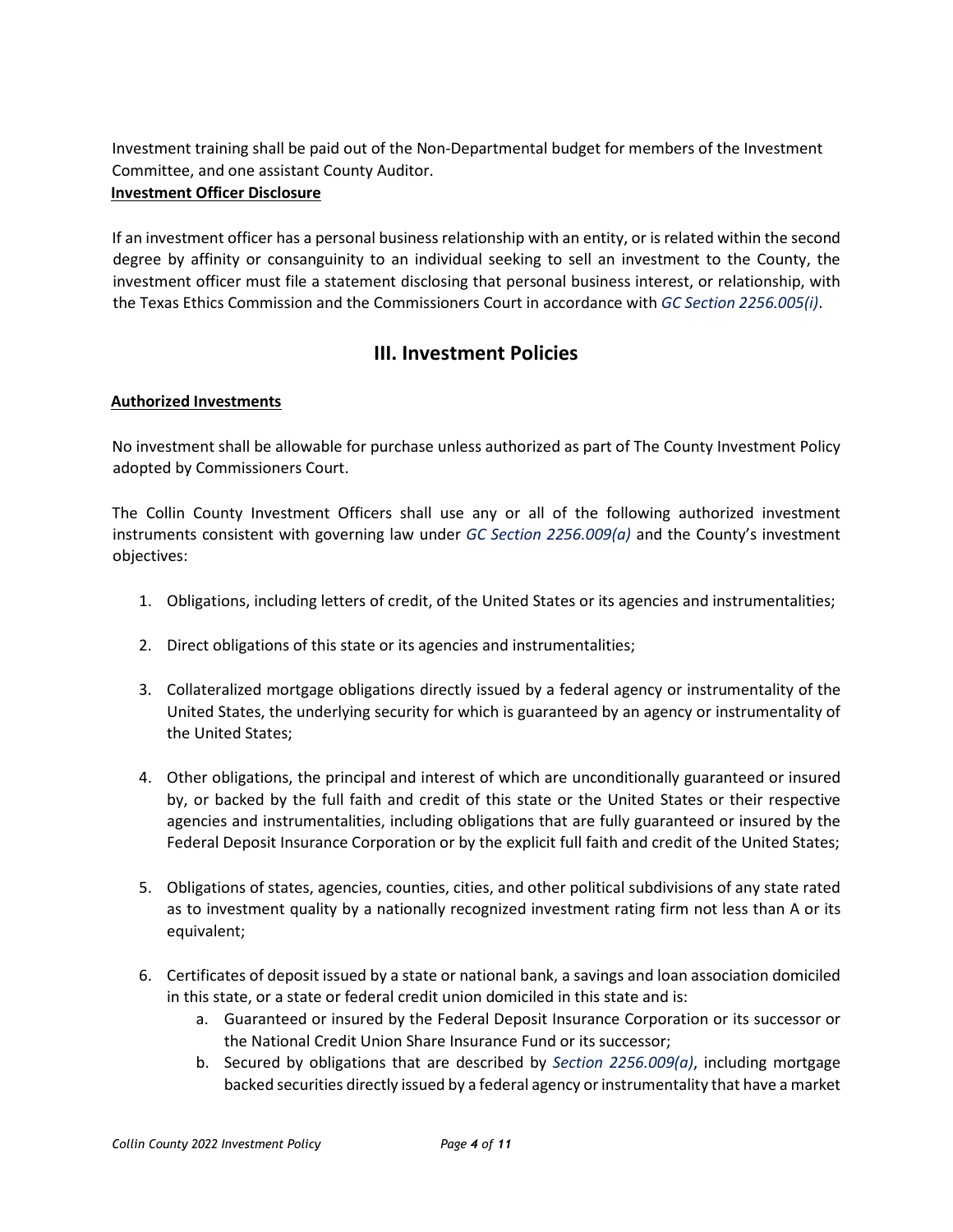value of not less than the principal amount of the certificates, but excluding those mortgage backed securities of the nature described by *section 2256.009(b)*; or

- c. Secured in any other manner and amount provided by law for deposits of the investing entity; and
- d. Solicited by bid or offer orally, in writing, electronically, or any combination of methods outlined under *GC Section 2256.005(c)(1‐4);*
- 7. Commercial Paper is an authorized investment under *GC 2256.013* if the commercial paper:
	- a. has a stated maturity of 365 days or fewer from the date of its issuance; and
		- b. is rated not less than A‐1 or p‐1 or an equivalent rating by at least:
			- i. two nationally recognized credit rating agencies; or
			- ii. one nationally recognized credit rating agency and is fully secured by an irrevocable letter of credit issued by a bank organized and existing under the laws of the United States or any state.
- 8. Money market mutual funds registered with and regulated by the Securities and Exchange Commission and fully conforming with *GC Sections 2256.014* and *2256.016(b) and (c)* relating to the eligibility of investment pools to receive and invest funds of investing entities;
- 9. Investment pools, as discussed in the Public Funds Investment Act, *GC Section 2256.016-2256.019*, are eligible if the Commissioners Court, by order, authorizes investment in the particular pool. An investment pool shall invest the funds it receives from entities in authorized investments permitted by *GC 2256.016*. An investment pool may invest its funds in money market mutual funds to the extent permitted by and consistent with *GC 2256.016* and the investment policies and objectives adopted by the investment pool. The County, by contract, may delegate to an investment pool the authority to hold legal title as custodian of investments purchased with its local funds; and
- 10. Bonds issued, assumed, or guaranteed by the State of Israel.

The County expressly allows money market mutual funds and eligible investment pools authorized by the Commissioners Court to invest to the full extent permissible within the Public Funds Investment Act.

### **Investment of Bond Proceeds and Pledged Revenue**

#### *GC Section 2256.0208*

(a) In this section, "pledged revenue" means money pledged to the payment of or as security for:

- (1) Bonds or other indebtedness issued by a local government;
- (2) Obligations under a lease, installment sale, or other agreement of a local government; or
- (3) Certificates of participation in a debt or obligation described by Subdivision (1) or (2).
- (b) The investment officer of a local government may invest bond proceeds or pledged revenue only to the extent permitted by this chapter, in accordance with: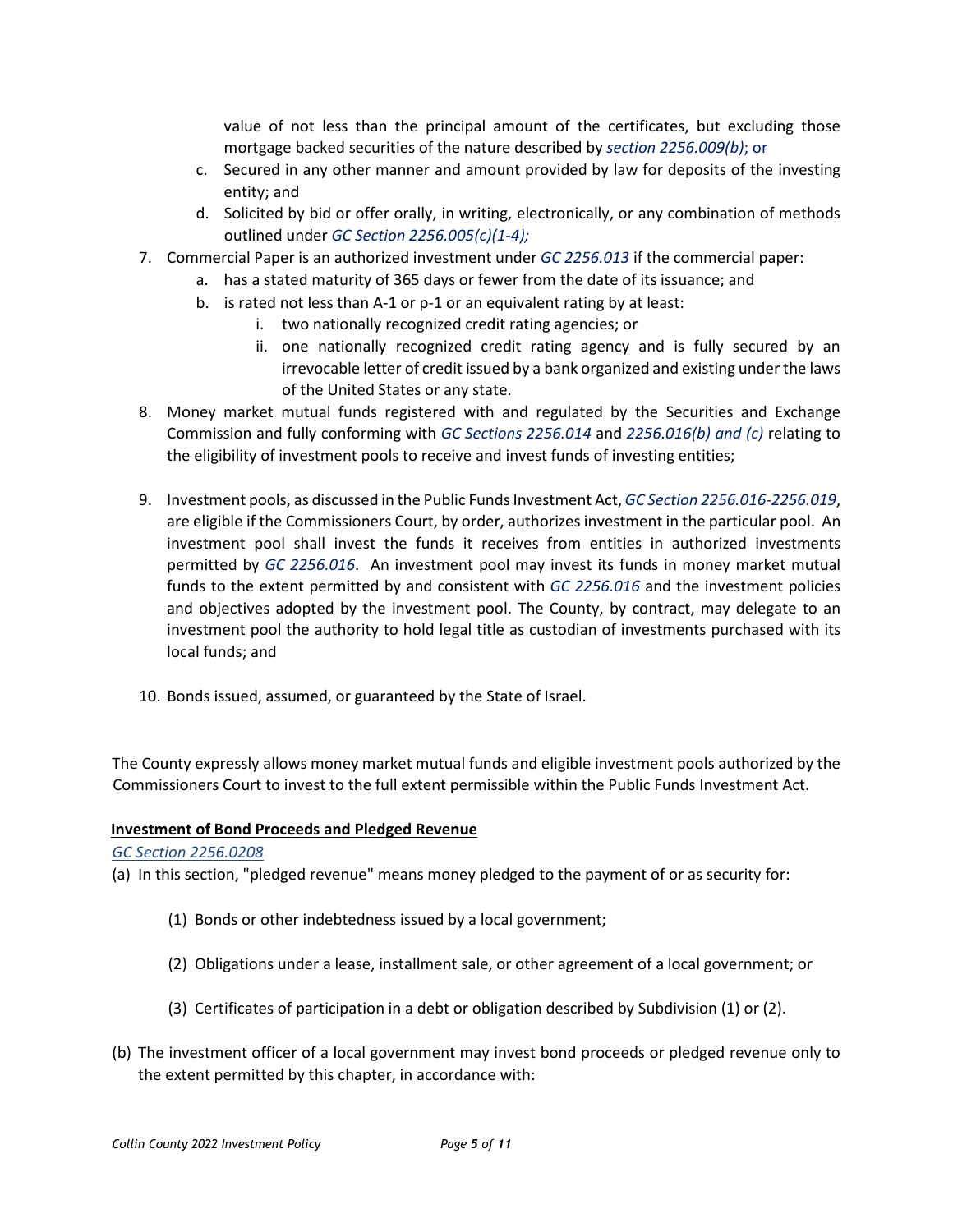- (1) Statutory provisions governing the debt issuance or the agreement, as applicable; and
- (2) The local government's investment policy regarding the debt issuance or the agreement, as applicable.

### **Prohibited**

As outlined under *GC Section 2256.009*, the Collin County Investment Officers have no authority to use any of the following investment instruments, which are strictly prohibited:

- 1. Obligations whose payment represents the coupon payments on the outstanding principal balance of the underlying mortgage-backed security collateral and pays no principal;
- 2. Obligations whose payment represents the principal stream of cash flow from the underlying mortgage‐backed security collateral and bears no interest;
- 3. Collateralized mortgage obligations that have a stated final maturity date of greater than 10 years;
- 4. Collateralized mortgage obligations the interest rate of which is determined by an index that adjusts opposite to the changes in a market index; and
- 5. Repurchase agreements even though they are allowable within limits by *GC 2256.011(a)(1‐4)*.

# **IV. Investment Responsibility and Control**

#### **Investment Advisors and Providers**

The Collin County Investment Officers shall invest County funds consistent with federal and state law, the County's Investment Policy, and the current depository bank contract with any or all of the following institutions or groups:

- 1. Depository bank;
- 2. Other state bank, national bank, savings and loan association, or a state or federal credit union domiciled in Texas insured in full by either Federal Savings and Loan Insurance Corporation or Federal Deposit Insurance Corporation;
- 3. Public Funds Investment Act Pools passage of a resolution by the Commissioners Court, as well as the required inter‐local agreement;
- 4. Government securities brokers and dealers approved by Commissioners Court;
- 5. Money Market mutual funds reviewed and recommended by the Investment Committee and approved by the Commissioners Court; Money Market mutual funds reviewed and recommended by the Investment Committee and approved by the Commissioners Court.

### **Qualifications of Approval of Brokers/Dealers**

Investment advisors and investment providers shall adhere to the spirit, philosophy and specific terms of this policy and shall invest within the same "Standard of Care" whereby the primary objective is the preservation and safety of principal.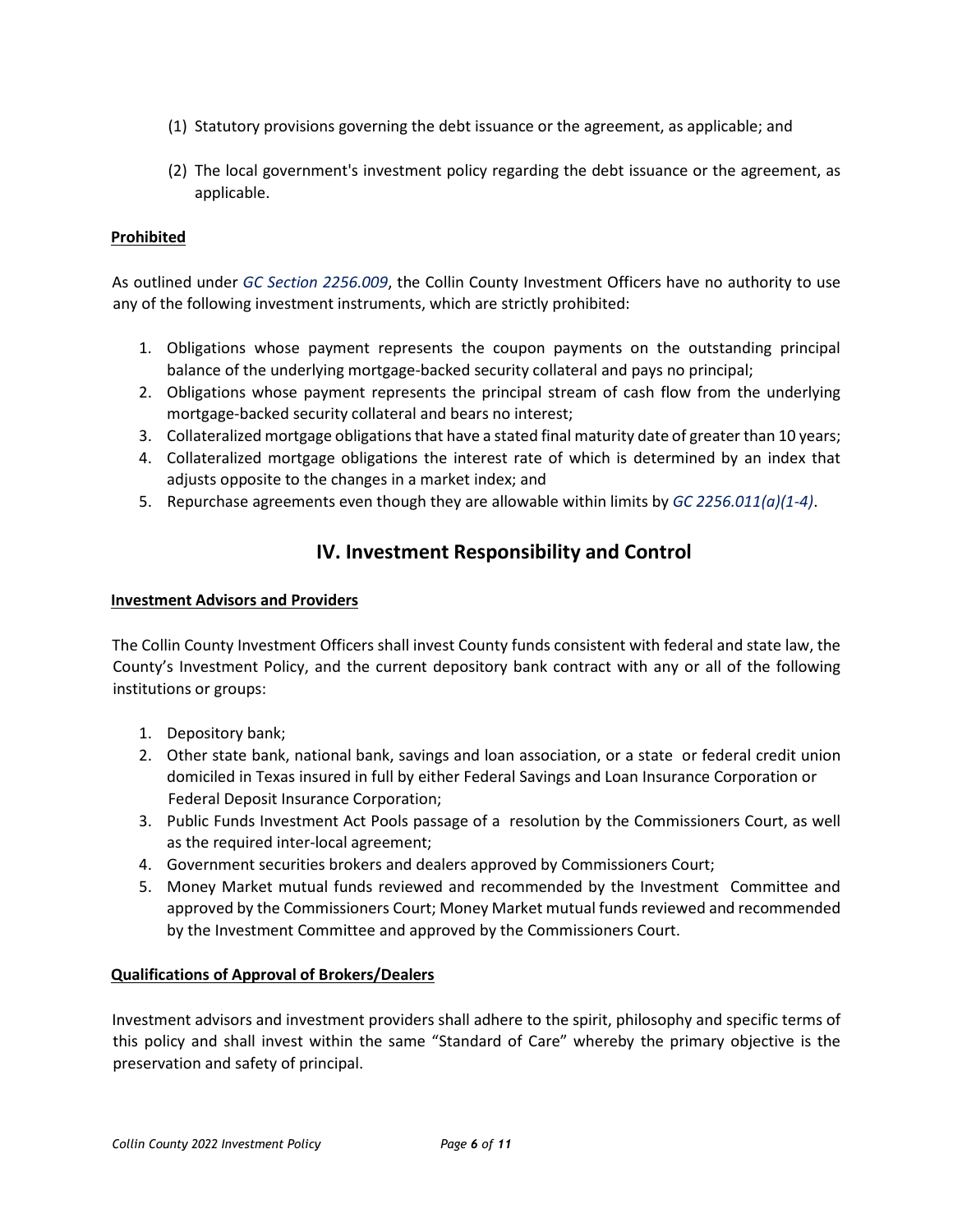In accordance with *GC Section 2256.005(k)*, a written copy of this investment policy shall be presented to any person seeking to sell to the County an authorized investment, including investment pools and money market mutual funds. The registered principal of the business organization seeking to sell an authorized investment to the County shall execute a written instrument substantially to the effect that the registered principal has:

- 1. Received, reviewed, and agreed to adhere to the investment policy of the County;
- 2. Acknowledged that the business organization has implemented reasonable procedures and controls in an effort to preclude investment transactions conducted between the County and the organization that are not authorized by the County's investment policy;
- 3. Provided audited financial statements;
- 4. Provided proof of National Association of Securities Dealers (NASD) Certification;
- 5. Provided proof of state registration; and
- 6. Completed Broker/Dealer Request for Information.

Selected Investment Advisors and Investment Brokers/Dealers shall provide timely transaction confirmations and monthly activity reports.

The investment officers may not buy any securities from a person who has not delivered to the County an instrument substantially in the form provided above according to *GC Section 2256.005(k‐l)*.

#### **Approval Process of Broker/Dealer**

Upon meeting the requirements established under *GC Section 2256.005(k)*, which includes the execution of a written instrument as described above, any person offering to engage in an investment transaction with the County may present a written request to the Investment Committee. The Investment Committee shall review the request and if appropriate present the request to Commissioner's Court for approval. As specified under *GC Section 2256.025*, the designated Investment Committee shall present annually a list of qualified investment brokers/dealers to the Commissioners Court for review, revisions, and approval. Once the list of qualified brokers/dealers has been adopted, only those named brokers/dealers shall be approved and qualified to engage in investment transactions with the County.

### **Standards of Operation**

The County Investment Officers shall develop and maintain written administrative procedures for the operation of the investment program, which shall be consistent with this investment policy.

### **Delivery vs. Payment**

### *GC Section 2256.005(b)(4)(E)*

All investments except PFIA investment pools, or operating investments, shall be purchased using the "Delivery vs. Payment" (DVP) method through the Federal Reserve System. By so doing, County funds are not released until the County has received the securities purchased through the Federal Reserve wire.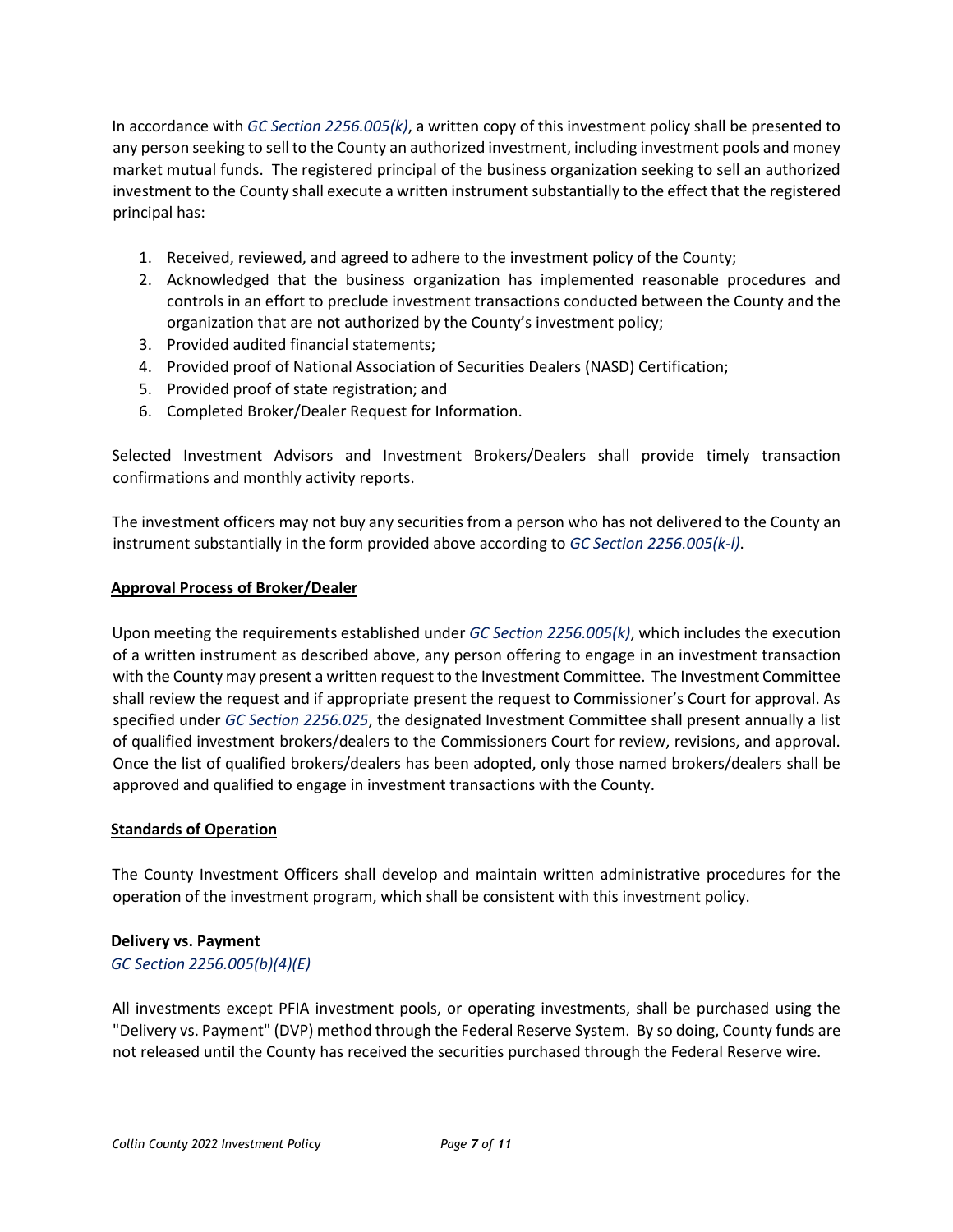When competitive offers are sought, the County will send a Request for Offer form to at least three approved and qualified broker/dealers. If a specific maturity date is required, offers will be requested for instruments which meet those purposes. The County will accept the offer, which, in its sole discretion, is determined to best provide the highest rate of return within the maturity required. Offers will not be accepted which do not meet the specified criteria in the request for offer or where the deadline specified on the request for offer(s) is not met.

For those situations where market conditions may dictate a change in the offer process noted above, the County may accumulate at least three unsolicited offers of investments for consideration to purchase. The investments considered must be comparable in structure, term, maturity, and rate. Furthermore, the offers accumulated must be no older than 5 business days prior to the date of purchase notification.

Offers may be solicited in any manner provided by law, including e‐mail. All offers must be from brokers/dealers previously approved and qualified by Commissioners Court. All offers received and considered which lead to an acceptance of the offer must be documented and filed for auditing purposes.

### **Audit Controls**

The Investment Officers shall prepare investment processes and forms to establish accounting and audit controls. The Commissioners Court will have an annual financial audit of all county funds by an independent auditing firm, as well as an annual compliance audit of management controls on investments and adherence to the County's established investment policies in accordance with *GC Section 2256.005(m).* 

## **Standard of Care**

In accordance with *GC Section 2256.006*, investments shall be made with the judgment and care, under prevailing circumstances, that a person of prudence, discretion, and intelligence would exercise in the management of a person's own affairs, not for speculation, but for investment, considering the probable safety of capital and the probable income to be derived. Investment of funds shall be governed by the following investment objectives, in order of priority:

1. Understanding of the suitability of the investment to the financial requirements of the entity; 2. Preservation and safety of principal;

- 3. Liquidity;
- 4. Marketability of the investment if the need arises to liquidate the investment before maturity;
- 5. Diversification of the investment portfolio; and
- 6. Yield.

In determining whether an Investment Officer has exercised prudence with respect to an investment decision, the determination shall be made by taking into consideration:

 $\triangleright$  The investment of all funds, or funds under the County's control, over which the Investment Officer had responsibility rather than a consideration as to the prudence of a single investment; and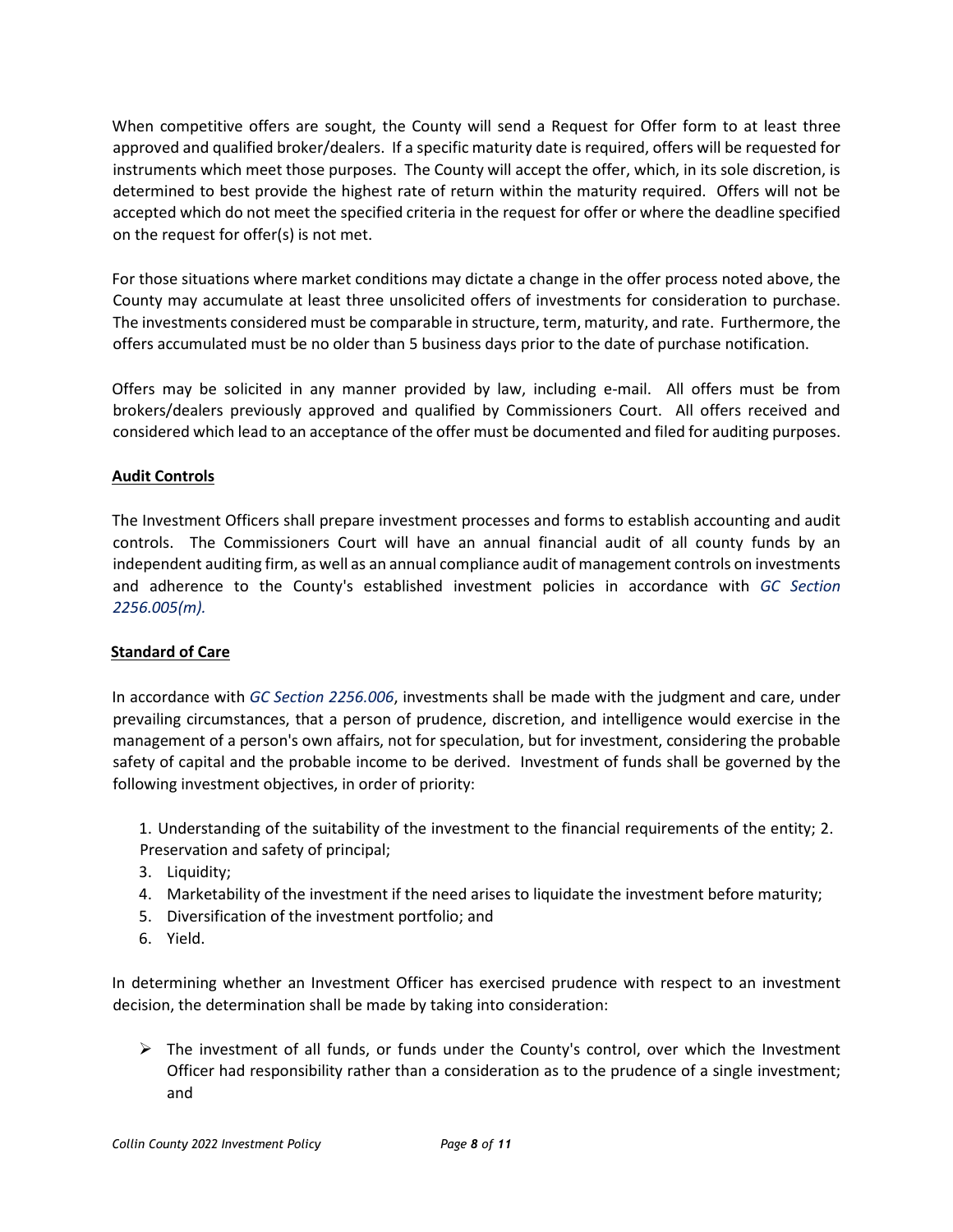$\triangleright$  Whether the investment decision was consistent with this written investment policy of the County.

# **V. Investment Reporting and Performance Evaluation**

In accordance with *GC Section 2256.023*, not less than quarterly, the Investment Officers shall prepare and submit to the Commissioners Court a written report of investment transactions for all funds for the preceding reporting period, within a reasonable time after the end of the period. The report must:

- 1. Describe in detail the investment position of the County on the date of the report;
- 2. Be prepared jointly by all Investment Officers;
- 3. Be signed by each Investment Officer;
- 4. Contain a summary statement of each pooled investment funds group that states:
	- a. Beginning market value for the reporting period;
	- b. Ending market value for the period; and
	- c. Fully accrued interest for the period
- 5. State the book value and market value of each separately invested asset at the end of the reporting period by the type of asset and fund type invested;
- 6. State the maturity date of each separately invested asset that has a maturity date;
- 7. State the account, fund or pooled group fund in the state agency or local government for which each individual investment was acquired;
- 8. State that compliance of the investment portfolio of the County complies with:
	- a. The County's investment policy;
	- b. Relevant provisions of *GC Chapter 2256*; and
	- c. Changes in ratings by Standard & Poor's or Moody's of investments owned at the end of the reported quarter *(GC Section 2256.005b)*; and
- 9. The County shall seek a third party independent pricing source to determine the value of the County's investment portfolio.

### **Significant Investment Changes**

It shall be the duty of the Investment Officers to notify the Investment Committee of any significant changes in current investment methods and procedures prior to their implementation, regardless of whether they are authorized by the policy or not.

The County is not required to liquidate investments that were authorized investments at the time of purchase according to *GC Section 2256.017***.** However, Investment Officers shall take all prudent measures that are consistent with this investment policy to liquidate an investment that does not have the minimum rating *GC Section 2256.021*.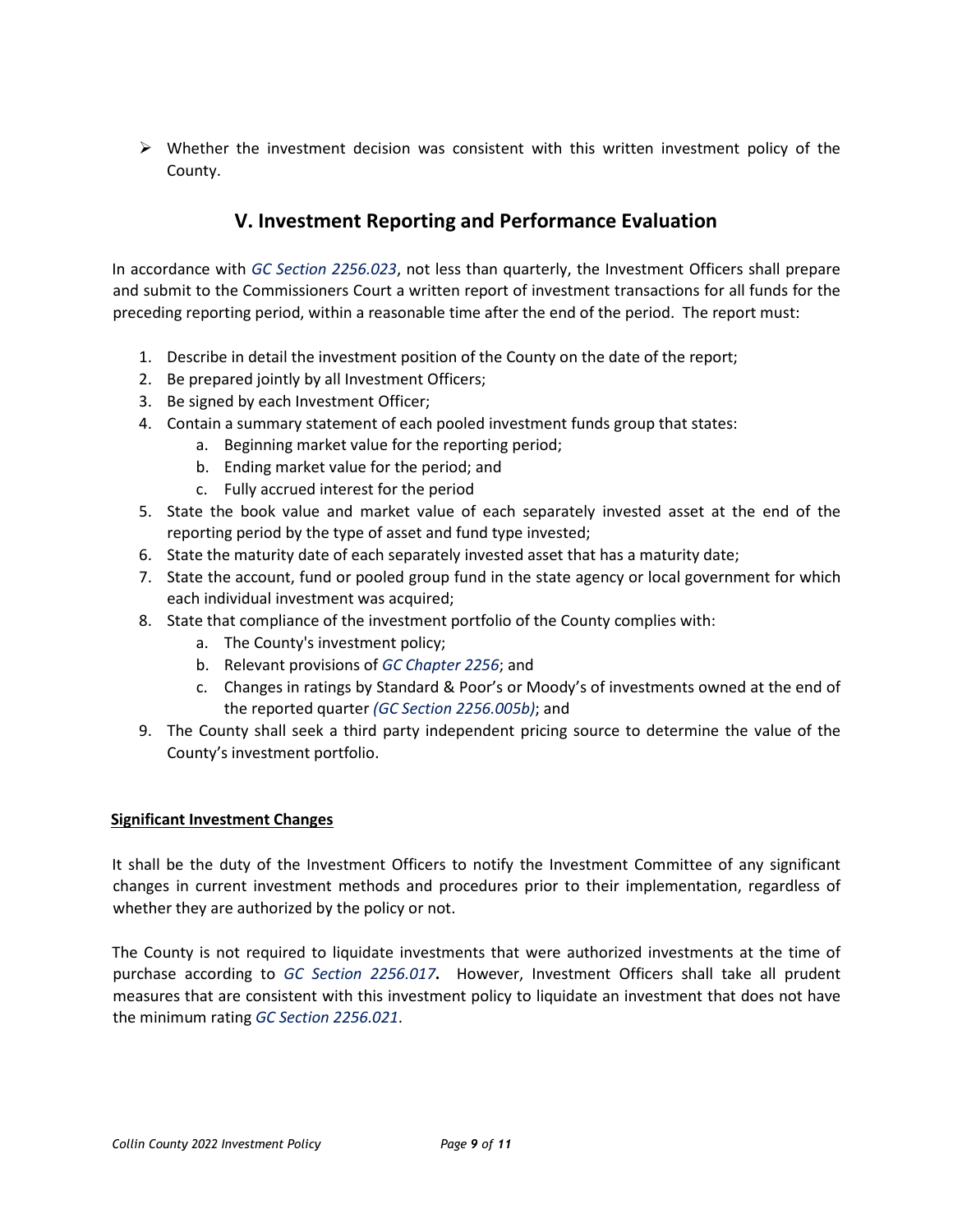# **VI. Investment Collateral and Safekeeping**

#### **Collateral or Insurance**

The Investment Officers shall ensure that all County funds are fully collateralized, or insured, in a manner consistent with this investment policy and with federal and state law; and that current bank depository contracts hold one or more of the following:

- 1. FDIC insurance coverage;
- 2. Obligations of the United States or its agencies and instrumentalities; and/or
- 3. Allowance under *GC Chapter 2257* Collateral for Public Funds.

### **Safekeeping**

All purchased securities, as well as pledged securities by the depository bank, shall be held in a safekeeping account subject to the control and custody of the County, specifically in a third party financial institution with the Federal Reserve Bank or the Federal Home Loan Bank of Dallas.

All certificates of deposit purchased outside the depository bank shall be held in safekeeping, by the issuer, in a County account; and all investments must be fully collateralized at 102 percent of face value.

## **VII. Investment Strategy by Pooled Investment Funds Group**

### **Operating Pooled Investment Funds Group**

The objective of the Operating Pooled Investment Funds Group is to maximize earnings on short term idle cash (needed to meet obligations in less than one year) while preserving the safety of the principal invested above all else. Liquidity must be maintained to ensure adequate access to meet operating and payroll requirements. Investments of this Pooled Funds Group shall not exceed a maturity of greater than one (1) year and must maintain a weighted average maturity of not more than 90 days. This Group shall invest in the types of investments authorized under this Investment Policy to maximize earnings with emphasis on safety of principal and liquidity. Any County fund may participate in the short term Pooled Funds Group.

### **Non‐Operating Pooled Investment Funds Group**

The objective of the Non‐Operating Pooled Investment Funds Group is to maximize earnings on longerterm investments. The stated maturity of any investment within the Non‐Operating Pooled Funds Group may not exceed five years (60 months), with 48 months as the maximum dollar‐weighted average maturity allowed, unless the investment type is a mortgage‐backed security. Mortgage‐Backed Securities are only authorized if the stated final maturity date is less than or equal to 10 years. Non‐Operating Investments shall follow a laddering strategy of maturities while taking into account changing market conditions. The strategy shall achieve the following: 1) match cash flows with the demand for cash; 2)